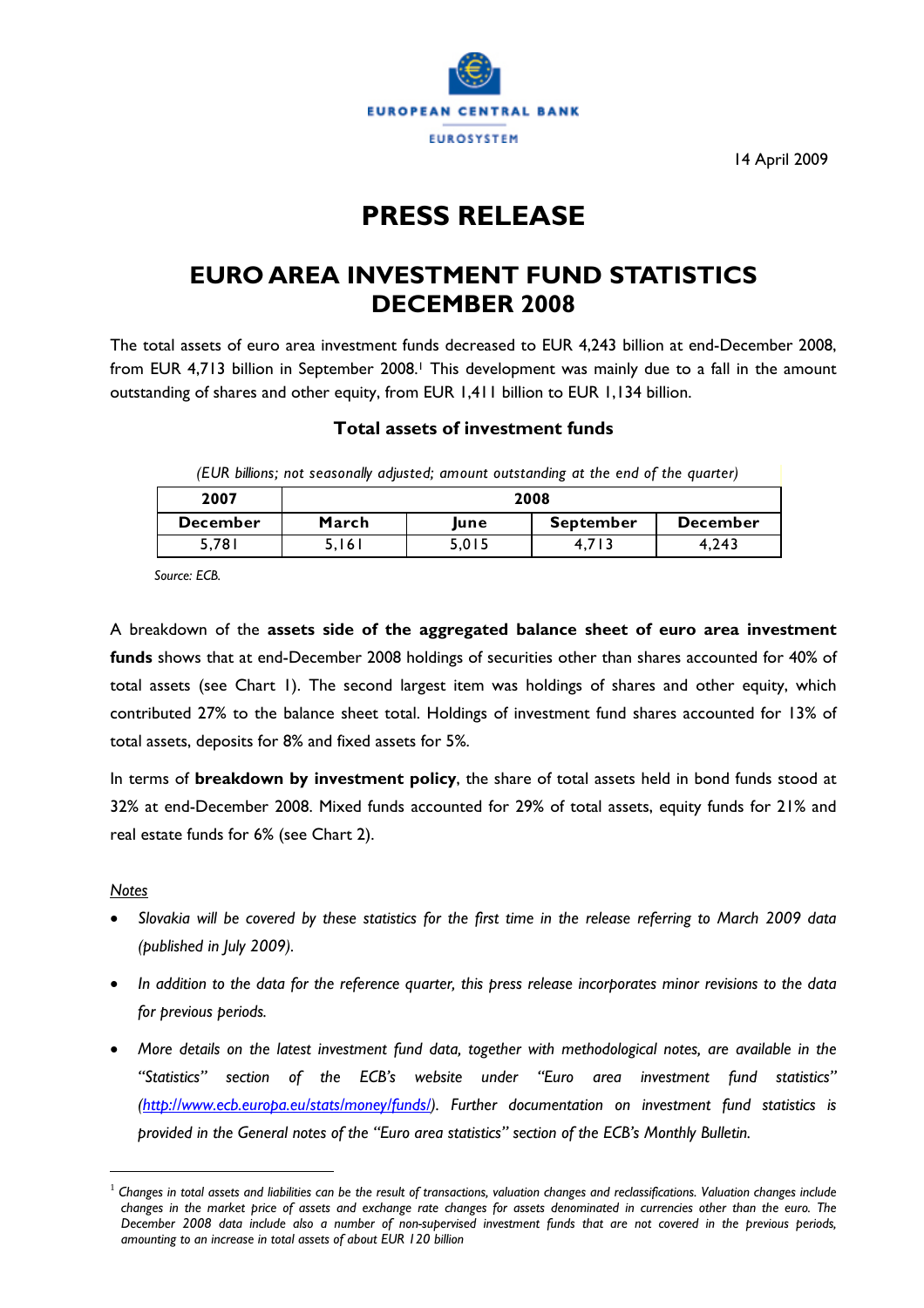• *Data on transactions in shares issued by investment funds are available in the Statistical Data Warehouse [\(http://sdw.ecb.europa.eu](http://sdw.ecb.europa.eu/)) on the ECB's website.*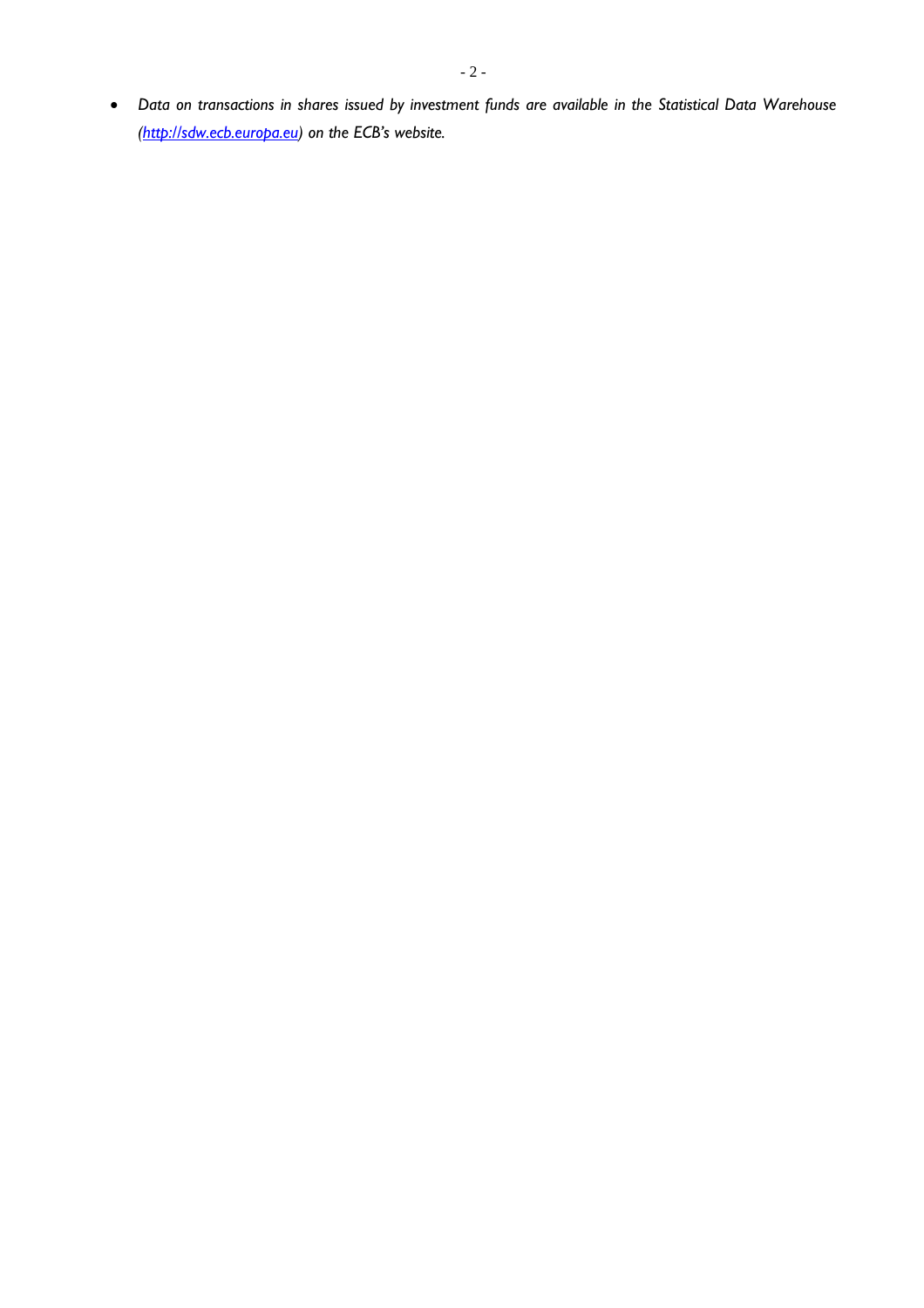**Chart 1 Balance sheet total of investment funds in December 2008: breakdown by asset item** 

*(figures for end-September 2008 in brackets)* 



*Source: ECB. Note: Shares may not add up to 100% due to rounding.* 

### **Chart 2 Balance sheet total of investment funds in December 2008: breakdown by**  investment policy<sup>1)</sup>

*(figures for end-September 2008 in brackets)* 





*<sup>1</sup>*) The breakdown by investment policy is based on the type of assets in which the investment funds primarily invest, usually on the basis of a stated strategy (e.g. if the fund primarily invests in shares and other equity it is allocated to the "equity funds" category). *Funds investing in both equity and bonds, without any prevalent policy for either, are allocated to the "mixed funds" category. If a fund cannot be classified as an equity, bond, mixed or real estate fund, it is included in the residual "other funds" category.*